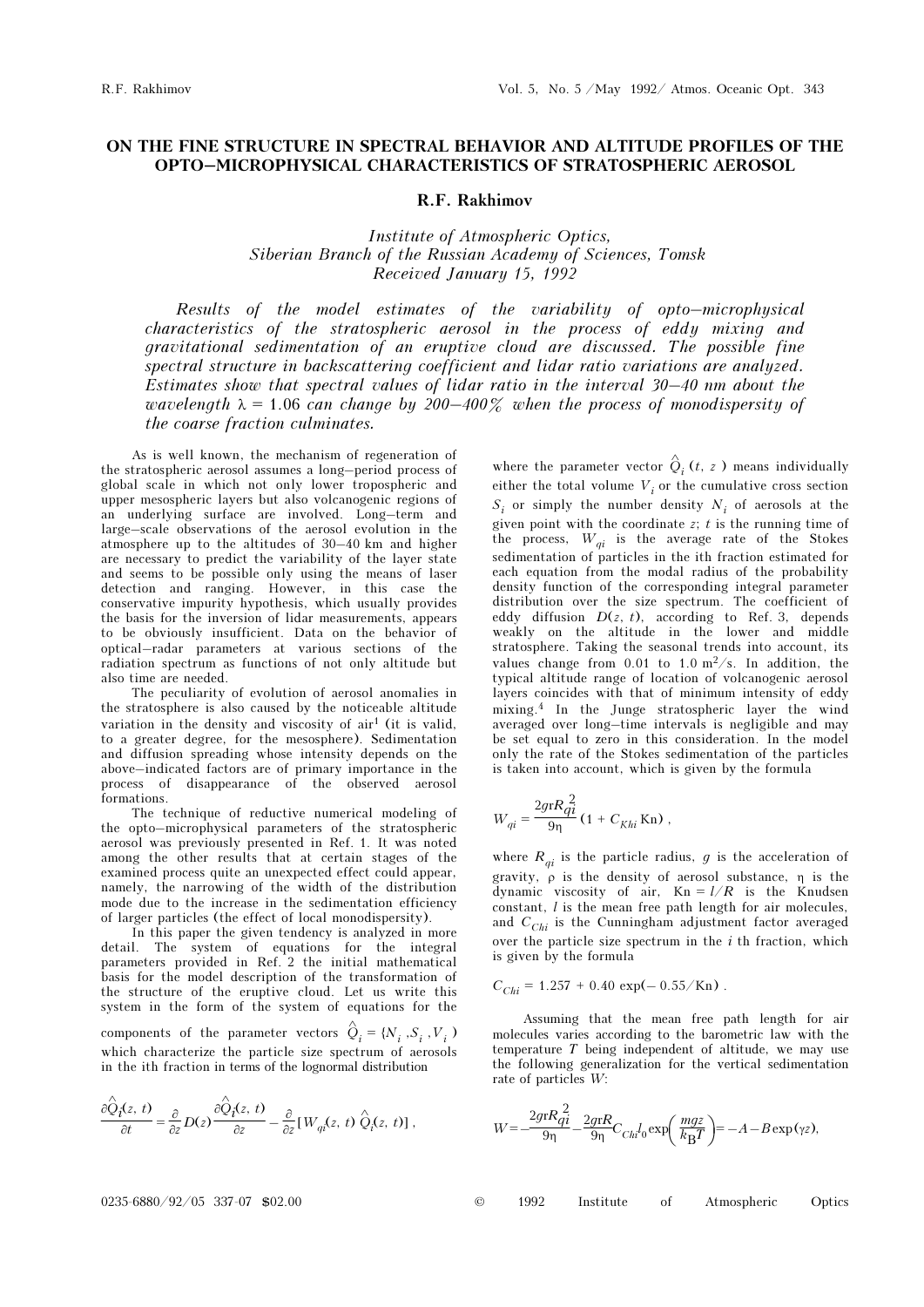where *m* is the mass of air molecules,  $K_B$  is Boltzmann's constant, T is the average temperature of the layer;  $l_0$  is the mean free path length of molecules under normal conditions.

In modeling the evolution of the eruptive cloud composition the same altitude range  $h = 12-29$  km was considered. However, the certain changes compared to Ref. 1 were introduced in the choice of the values of the parameters determining the conditions of the evolution. Thus, in particular, in order to avoid the side effects of mixing of the size spectra of injected and background aerosols the altitude variation of the integral parameters

of the latter  $\hat{Q}_{i}^{\text{bg}} = \{N_{i}^{\text{bg}}, S_{i}^{\text{bg}}, V_{i}^{\text{bg}}\}$  was stylized following, on the whole, the exponential dependence

$$
\hat{Q}^{bg}_i(z) = \hat{Q}^{bg}_{i0} \exp \left\{-\hat{G}^{bg}_{qi}(z-12)\right\},\,
$$

where  $\hat{Q}^{\text{bg}}_{i\vec{\theta}}$  are the values of the integral parameters of the background component at the altitude  $z = 12$  km and  $\hat{G}_{qi}^{bg}$ is the parameter vector assigning the vertical gradients of the corresponding integral parameters of the background component. The specific values of  $\hat{\mathcal{Q}}_{\,\,l}^{\rm bg}$  and  $\hat{G}^{\text{bg}}_{qi}$  are given in Table I.

TABLE I.

| Fraction                                            |                                          |  |  |  |
|-----------------------------------------------------|------------------------------------------|--|--|--|
| Accumulative 3.0e-0 0.190 5.0e-1 0.205 1.2e-2 0.226 |                                          |  |  |  |
| Coarsely<br>disperse                                | $4.6e-3$ 0.205 2.0e-1 0.266 2.4e-1 0.276 |  |  |  |

The adjustment factors were also introduced for the layer temperature  $T = 217$ °C, air viscosity  $\eta = 1.42 \cdot 10^{-5} \text{ N} \cdot \text{s} / \text{m}^2$ , mean free path length of molecules  $l_0 = 6.3 \cdot 10^{-8}$  m, and density of aerosol substance  $\rho = 1.5 \cdot 10^3 \text{ kg/m}^3$ . The choice of ρ was caused by predominating sulphur compounds in the stratospheric aerosol composition.

The disperse structure of aerosols predicted within the framework of the proposed model was estimated in terms of the integral parameters; in addition, the structure fractional parametric model of the form<sup>3</sup>

$$
f(R) = \frac{dN}{dR} = AR^{-3} \sum_{i}^{k} M_{i} \exp\{-b_{i}[ln(R/R_{i})]^{2}\}
$$
 (1)

was used as the approximation model. The well–known lognormal distribution was the prototype of the elements of this model. Essentially, the value of the parameter  $b_i$ was inversely proportional to the square of the standard deviation  $b_i = 0.5\sigma^{-2}$ . The parameter  $f_i = AM_i$  was used for graphical representation of data. The starting altitude of the eruptive emission of the coarsely dispersed fraction was assumed to be equal to 26 km and that of the accumulative fraction was 21 km.

The choice of  $D = 0.35 \text{ m}^2/\text{s}$  was caused by the desire to show the possible monodispersity of coarse– particle aerosols even for more intensive mixing of air masses. The following initial values of the integral parameters of aerosols of the eruptive cloud for the accumulative fraction were chosen:

 $N_{\text{a0}} = 1.37 \cdot 10^4 \text{ cm}^{-3}$ ,  $S_{\text{a0}} = 1.15 \cdot 10^3 \text{ }\mu\text{m}^2 \text{ cm}^{-3}$ , and  $V_{\text{a}0} = 50.3 \text{ }\mu\text{m}^3 \text{ cm}^{-3}$ ;

those for the coarsely disperse fraction were:  $N_{\rm c0}$  = 1.79 cm<sup>-3</sup>,  $S_{\rm c0}$  = 204  $\mu$ m<sup>2</sup> cm<sup>-3</sup>,  $V_{\rm c0}$  = 281  $\mu$ m<sup>3</sup> cm<sup>-3</sup>.

Thus, corresponding parameters of the particle size spectrum for the accumulative fraction were:  $R_a = 0.11 \text{ }\mu\text{m}, b_a = 1.58,$ and  $f_a = 64.8$ ; for the coarsely disperse fraction they were:  $R_c = 3.7163 \text{ }\mu\text{m}, b_c = 2.3716, \text{ and } f_c = 14.1.$ 

Calculations show that as a result of the polidisperse character of the initial composition of aerosols injected into the stratosphere, the noticeable mismatch occurs in the rates of evolution of the vertical structure of the integral parameters (Fig. 1  $a-c$ ). Despite the intense eddy mixing and a tendency to the vertical uniformity of the variation in the integral parameters of aerosols in the lower part of the eruptive cloud (Fig.  $1a-c$ ), the size spectrum of the coarsely disperse fraction undergoes considerable altitude deformations (Fig. 2 $a-c$ ) and, in addition, reveals the irregularity of the variation in the parameters  $f_2(z)$ ,  $b_2(z)$ , and  $R_2(z)$ .



FIG. 1. Deformations of the vertical profiles of the integral parameters of the disperse structure of the coarse fraction: a)  $N_2$ , b)  $S_2$ , and c)  $V_2$ . Curves 1–4 correspond to  $t = 15$ , 65, 115, and 160 days; curves 5 and 6 – to  $t = 15$  and 160 days for  $S_1$ .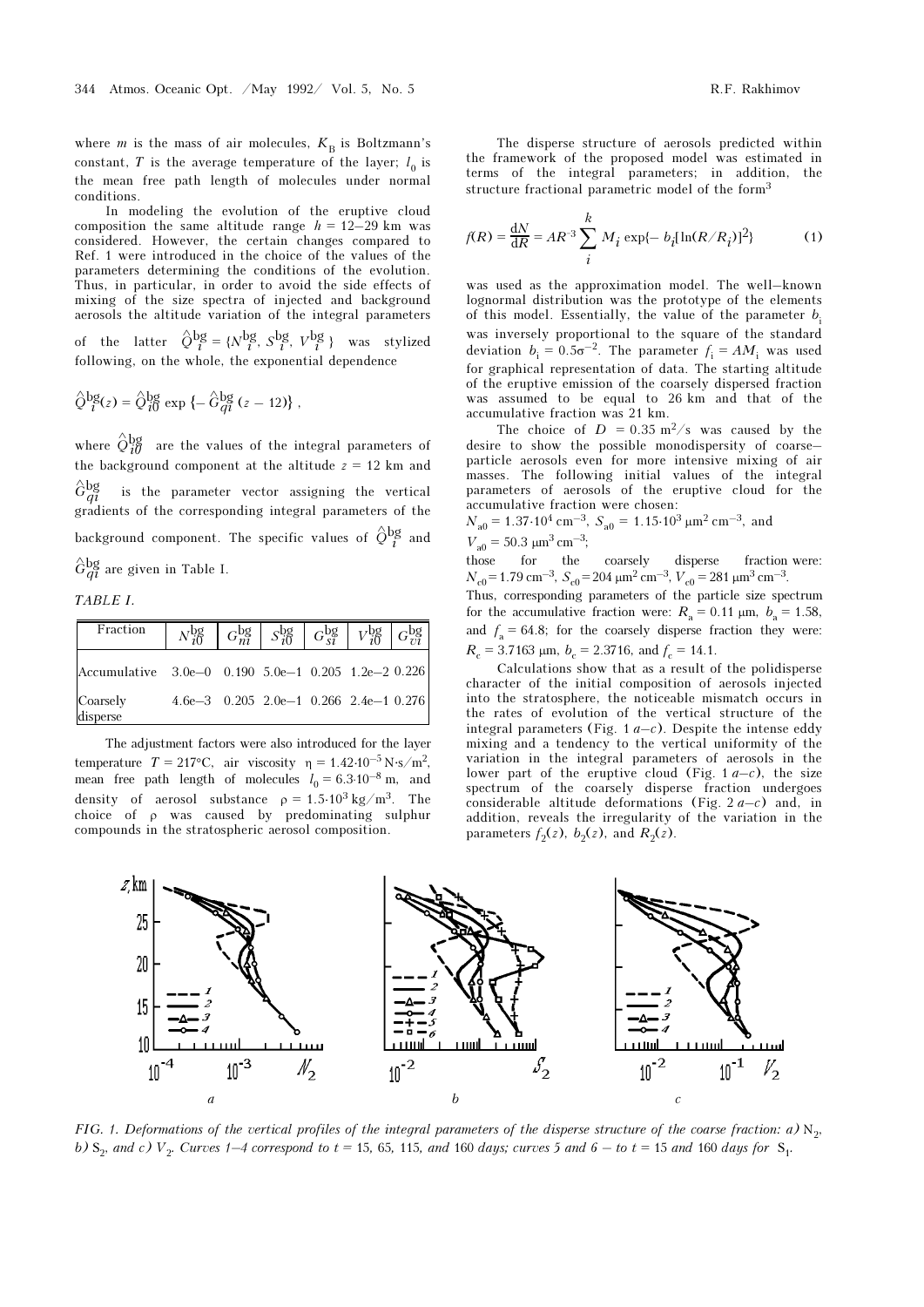

FIG. 2. Deformations of the vertical profiles of the parameters of distribution function (1) of the coarsely disperse fraction: a)  $f_2$ , b)  $b_2$ , and c)  $R_2$  calculated from the data shown in Fig. 1 (designations are the same as in Fig. 1). Curve 5 is for accumulative fraction f for  $t = 115$  days.

Quite complicated processes of mixing proceed in the plume of the eruptive cloud, that facilitate the formation (for a time) of the local anomaly of aerosols with very narrow size spectrum ( $\sigma$ <sub>2</sub> ∼ 0.004). The peak value of the spectral parameter  $f_2$  is also typical of this altitude. This parameter comprises generally the information about the behavior of the cumulative cross section of particles and on the width of the spectrum

$$
f_2 = S_2 / \sqrt{16\pi^3 / b_2} \; ,
$$

and the existence of the local extremum in  $f_2(z)$  at the altitude  $z = 25$  km is entirely caused by the sharp narrowing of the size spectrum at this altitude, since the function  $S_2(z)$  (Fig. 1 b, curve 3) is quite smooth.

For the given intensity of eddy mixing the Stokes sedimentation rate for the accumulative fraction is insufficient for any ordering processes in the disperse structure analogous to the local monodispersity of the coarsely disperse fraction. The vertical profile  $f_1(z)$  (curve 5) for  $t = 115$  days is shown in Fig.2 for comparison.

As a result of the intense sedimentation of the largest particles of the coarsely disperse fraction their characteristic radius at the center of the cloud (estimated from the volume number density of particles) is steadily decreasing, as can be seen from the results in Fig. 2c.



FIG. 3. Variation in the integral parameters of the disperse structure of the coarse fraction vs time: a)  $N_2$ , b)  $S_2$ , and c)  $V_2$ . Curves 1–4 correspond to  $z = 23$ , 24, 25, and 26 km.



FIG. 4. Variation in the parameters of size spectrum (1) of the coarsely disperse fraction vs time: a)  $f_2$ , b)  $b_2$ , and c)  $R_2$ . Curves  $1-4$  correspond to  $z = 23, 24, 25,$  and 26 km.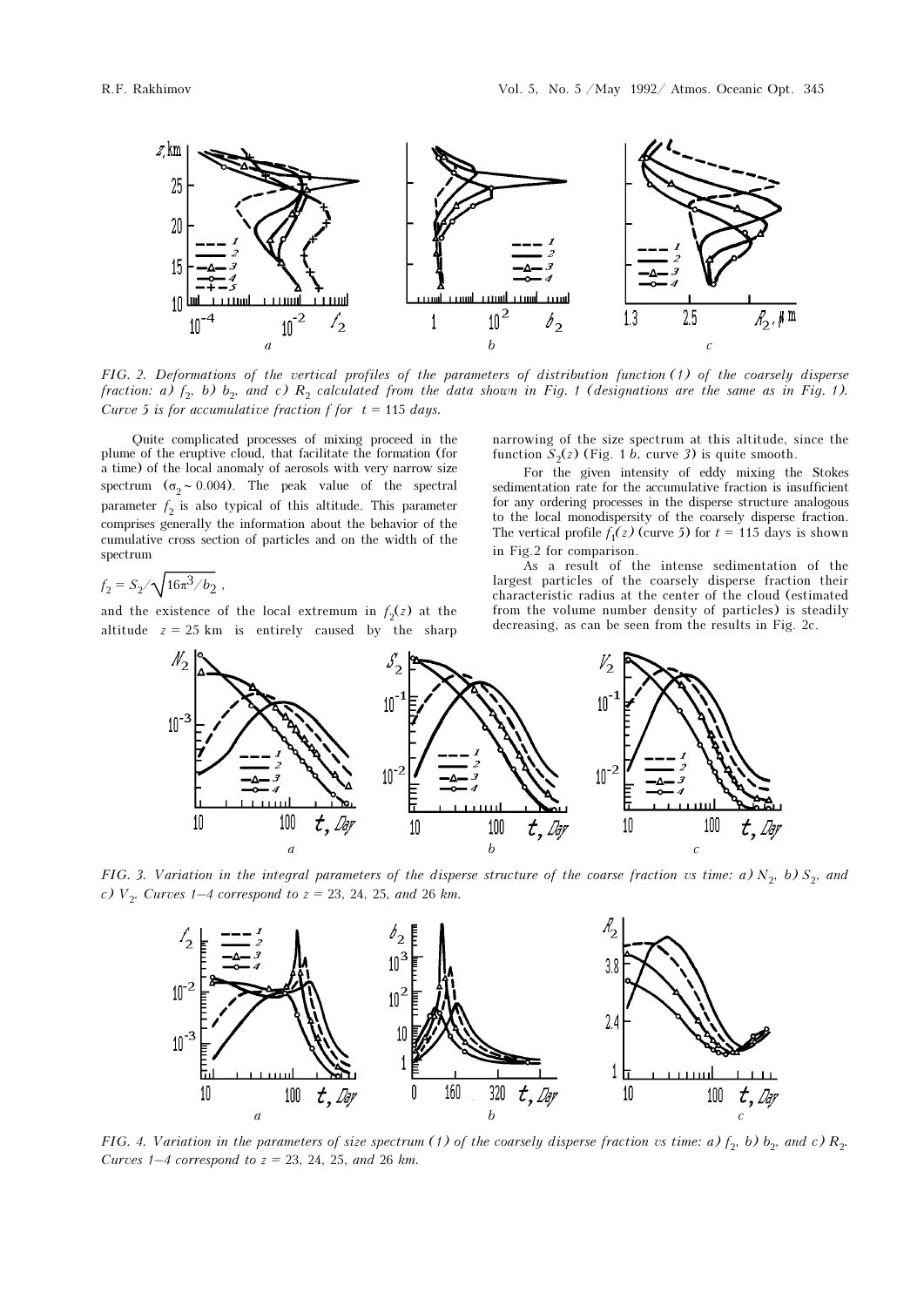

FIG. 5. Spectral behavior of aerosol light scattering parameters: a) extinction coefficient  $\beta_{\epsilon}$  (km<sup>-1</sup>), b) volume coefficient of backscattering  $\beta_n$  (km<sup>-1</sup>), and c) lidar ratio Lr at an altitude of 25 km. Curves 1–4 correspond to t = 95, 105, 115, and 125 days.

If the results in Fig. 3  $a-c$  show the consequences of eddy mixing and gravitational sedimentation which are quite predictable for integral parameters of the eruptive cloud, then the parameters of particle size spectrum (1) (Fig. 4  $a-c$ ) are subject to much more complicated variations. Though the monodispersity process culminates within the 24–25 km altitude range for  $t = 116.5$  days and the particle size spectrum at altitudes outside of the indicated range gets narrower, but insufficiently for revealing the fine structure in the spectral behavior of the optical parameters (Fig. 5). Then, as the degradation of the number density of aerosol substance occurs the spreading of the spectrum and its broadening up to the background level take place.

Nonuniformity and instability of the disperse structure of stratospheric aerosols are combined with the variety of chemical compounds determining their physicochemical composition. Thus, for example, the measurements performed in Ref. 4 just after volcanic eruptions showed a large number of silicate particles. It was noted in a number of measurements the manifestation of the fragments and combustion products of meteor dust. The question about the compound being dominant in the stratospheric aerosol composition: ammonium sulphate, persuphate or sulphuric acid, has still not answered. In particular, according to data of Ref. 6 the content of ammonium sulphate is increased at altitudes above 20 km. The hypothesis that aerosols have the concentrically nonuniform dielectric structure was approved in estimating the light scattering properties of the eruptive cloud. Data on the spectral behavior of the complex refractive index (CRI) of ammonium sulphate were used as optical constants of the particle core whose coating was assumed to consist of sulphuric acid.

Calculations of the spectral variability of the light scattering parameters of stratospheric aerosols about the lidar wavelength  $\lambda = 1.06$  μm are shown in Fig. 5 a–c. The revealed tendency of the local monodispersity leads to the appearance of the fine spectral structure in the behavior (vs the wavelength) of not only the extinction coefficient  $\beta_{\varepsilon}$ (Fig.  $5a$ ) but, first of all, of the backscattering coefficient  $\beta_{\pi}$  and of the lidar ratio  $Lr = \beta_{\pi}/\beta_{\epsilon}$  (Fig. 5 *c*). The fine spectral structure in the behaviour of the above–indicated characteristics is caused by the narrowing of the size spectrum width of the coarsely disperse fraction so much that it lies within the limits of a single peak in the curve of the backscattering efficiency  $Q_{bs}$  ( $\rho = 2\pi R/\lambda$ ) (Fig. 6 a and c). When the wavelength increases, in fact, we can trace the behavior of the curve of extinction and backscattering efficiencies.



FIG. 6. The position of the particle size spectrum of the coarsely disperse fraction with respect to the curve of backscattering efficiency  $Q_{bc}(\rho = 2\pi R/\lambda)$ : a)  $\lambda = 1.03$  μm, b)  $\lambda = 1.06$  μm, and c)  $\lambda = 1.10$  μm. Curves 1–3 are the spectra calculated for  $t = 105$ , 115, and 125 days, respectively; curve 4 denotes  $Q_{bs}$ .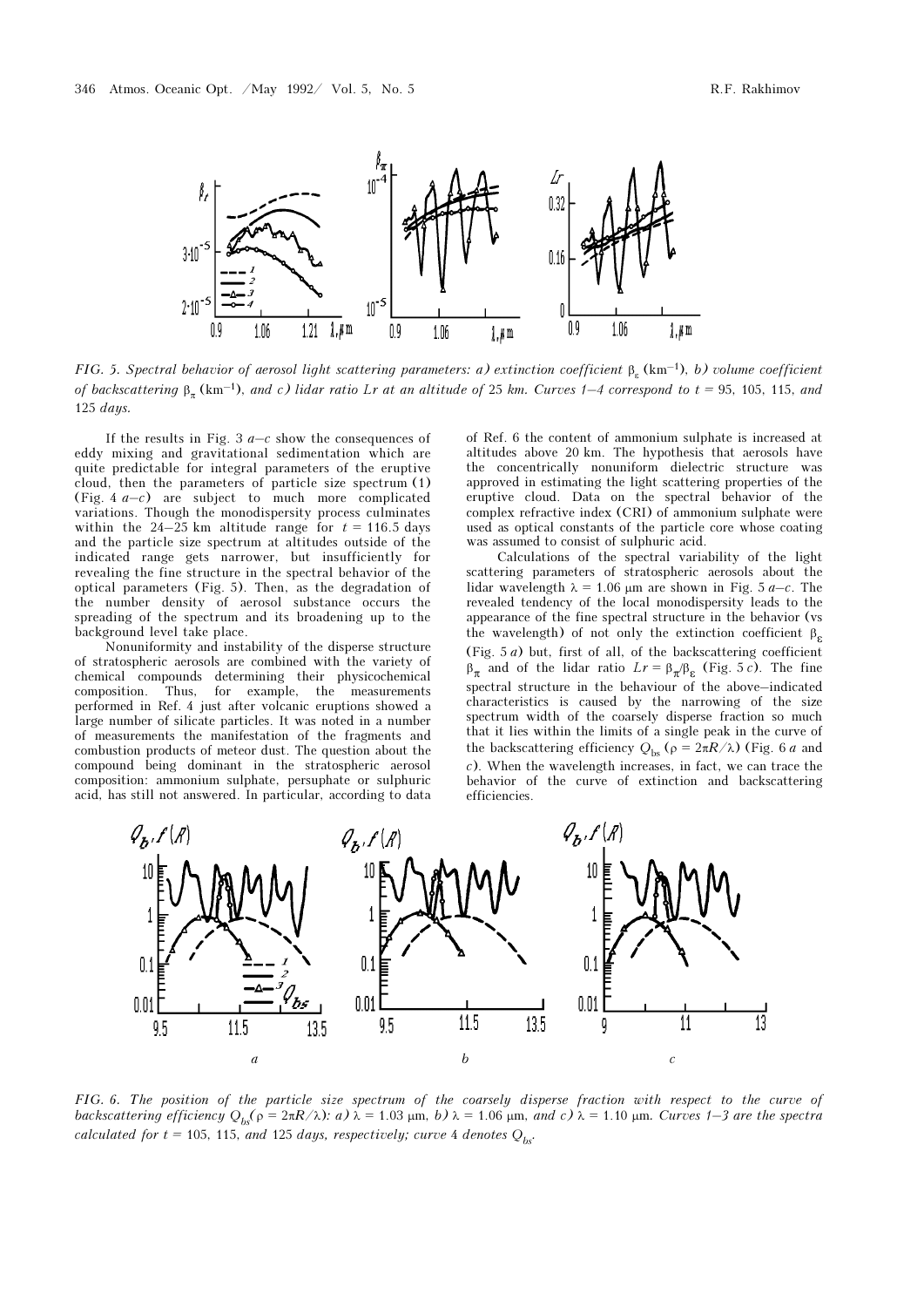The last circumstance can be applied to indicate the dielectric properties of the particle substance. At the same time, calculations show that one should be careful in interpreting the sounding data in order to avoid the erroneous identification of the fictitious layers with the increased particle number density as a result of neglecting the complicated spectral behavior of the lidar ratio when lidar data are inverted based on the single–frequency equation of laser sensing.<sup>3</sup>

Data on the temporal variability of the optical– radar parameters of the stratospheric aerosols being discussed within the 23–26 km altitude range for three wavelengths  $\lambda = 1.02$ , 1.06, and 1.10  $\mu$ m are shown in Figs. 7 and  $8a-c$ . They show that the fine structure in the spectral behavior of the optical–radar characteristics of the layers with anomalously narrow spectrum is relatively short–lived. In addition, the lidar ratio variations can be opposite in sign at neighboring wavelengths. Identifying the effect under discussion would call for obtaining detailed temporal and altitude behaviors of the measurable parameters with the use of

the sources operating at neighboring wavelengths with  $\Delta\lambda = 20 - 40$  nm.

The analysis of the temporal variability in the optical– radar characteristics shows that at first the volume backscattering coefficient at the center of the cloud decreases quite sharply, but then for a time the rate of its decay is slowed down and it can even start to increase again at some altitudes, and only after the lapse of six months the decrease of  $β_π$  acquires stable exponential character (Fig. 7 a–c).

The time interval  $t = 95-125$  days which is analyzed in Fig. 5 is shorten deliberately in order to follow the transformation of the spectral behavior of optical parameters at that very stage when the size spectrum starts to differ strongly from the background one. In particular, the noticeable qualitative change in the behavior of  $\beta_{\epsilon}(\lambda)$  is explained by this very circumstance that predetermines the significant variation of the lidar ratio (Fig.  $\frac{8a-c}{c}$ ) despite the behavior of  $\beta_{\pi}(t)$  differs insignificantly for neighboring wavelengths in Fig.  $7a-c$  (except the vicinity of  $t = 116.5$  days).



FIG. 7. Variation in the volume backscattering coefficient  $\beta_{\pi}$  (km<sup>-1</sup>) vs time: a)  $\lambda = 1.02 \mu m$ , b)  $\lambda = 1.06 \mu m$ , and c)  $\lambda = 1.10$  μm. Curves 1–4 correspond to  $z = 23$ , 24, 25, and 26 km.



FIG. 8. Variation in the lidar ratio L<sub>r</sub> vs time:  $a) \lambda = 1.02 \mu m$ ,  $b) \lambda = 1.06 \mu m$ , and  $c) \lambda = 1.10 \mu m$ . Curves 1–4 correspond to  $z = 23$ , 24, 25, and 26 km.

Figure 9 a shows the comparison of model estimates with the field measurements performed after the eruption of the El–Chichon volcano. This comparison shows that the variations of the examined characteristics of the stratospheric cloud are qualitatively similar. At the same time, it should be noted that the use of the a priori lidar ratio for inverting the sounding data contradicts to its complicated altitude and temporal variations (Fig. 9 b).

The problem of transformation of the size spectrum of stratospheric aerosols is also actual from the viewpoint of estimating the efficiency of the increase in turbidity and the deformations of the scattering phase function in the stratosphere when the aerosol–forming compounds being additional to the background level are injected. The vertical profile of the mean cosine of the scattering phase function is shown in Fig.  $9c$  to illustrate the effect of